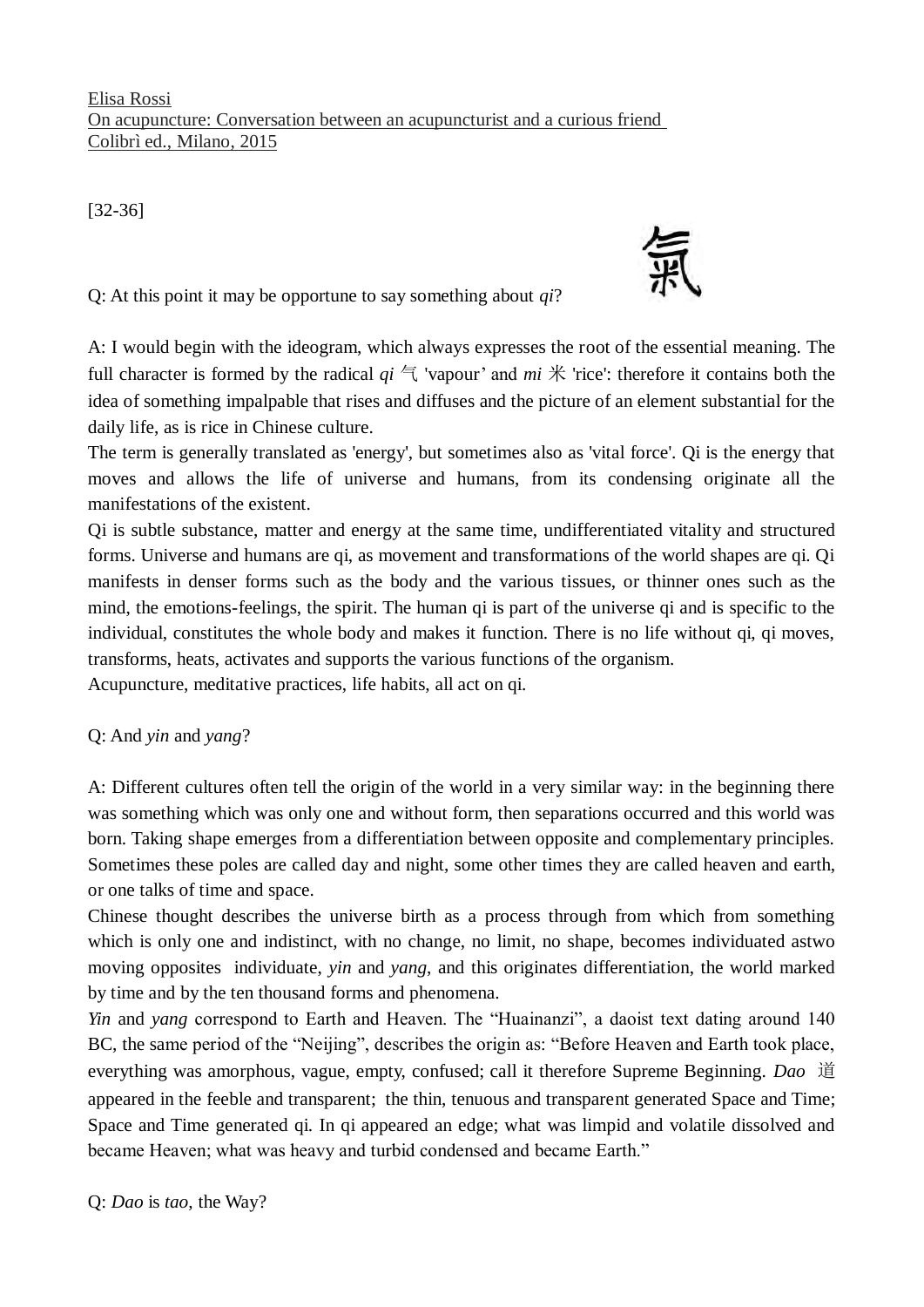A: Yes, exactly, but let us expand upon to this later on, for now I would say more about *yin* and *yang*. Starting from the initial pictograms that – as usual – were much more naturalistic compared to the later ideogram: in '*yin*' we can recognize the clouds and in '*yang*' the sun with its descending rays. Therefore the two pictograms contained the idea of shadow and of light. Later on a hill was added to both of them, suggesting the shady and the sunny side. The two sides coexist; darkness and light are complementary and transform one into the other.



The three passages: from the initial pictogram (a), to the complete form (b), to the actual simplified form.

Q: The two ideograms hint at both a physical place as it is the hill and to the movement expressed by the shadow and sun cyclic alternating?

A: Correct, *yin* and *yang* are to be considered as reference emblems for all of the manifestations of reality, and that therefore organize what exists according to categories based on analogy.

They are opposites, but have a complementary more than a conflictual relationship. They are manifestations of the same reality, they do not express categories with an ethical significance of good and bad. On the contrary they are based on each other, are interdependent, one cannot exist without the other. *Yin* and *yang* define through relation and contrast, they are not absolute entities, qualities, categories: any phenomena can be described as *yin* or *yang* only in relation to something else. Their polarity creates a dynamic balance, in continuous transformation: they originate one from the other and change one into the other.

Q: All this is represented in the symbol we all know?



A: Yes, the *taijitu* 太 极 图 consists of a defined space, contained in a circle, and as such no straight line can cross a completely white or black space. The image graphically illustrates the four characteristics of the *yin yang* relationship: opposition (black and white are opposite), interdependence (the white seed has its root in the black space and the black seed is born in the white space), complementarity (they are part of the full circle, linked by a curve line), and reciprocal transformation (when white grows, black reduces, and vice versa).

*Yin* and *yang* are the web of life, the origin of all what exists and of its transformation, as we read in "Suwen", chapter 5: "*Yin* and *yang* are the heaven and earth *dao,* the frame of ten thousand things, the mother and father of change and transformations, the root of birth and death, the palace of the clear *shen.*"